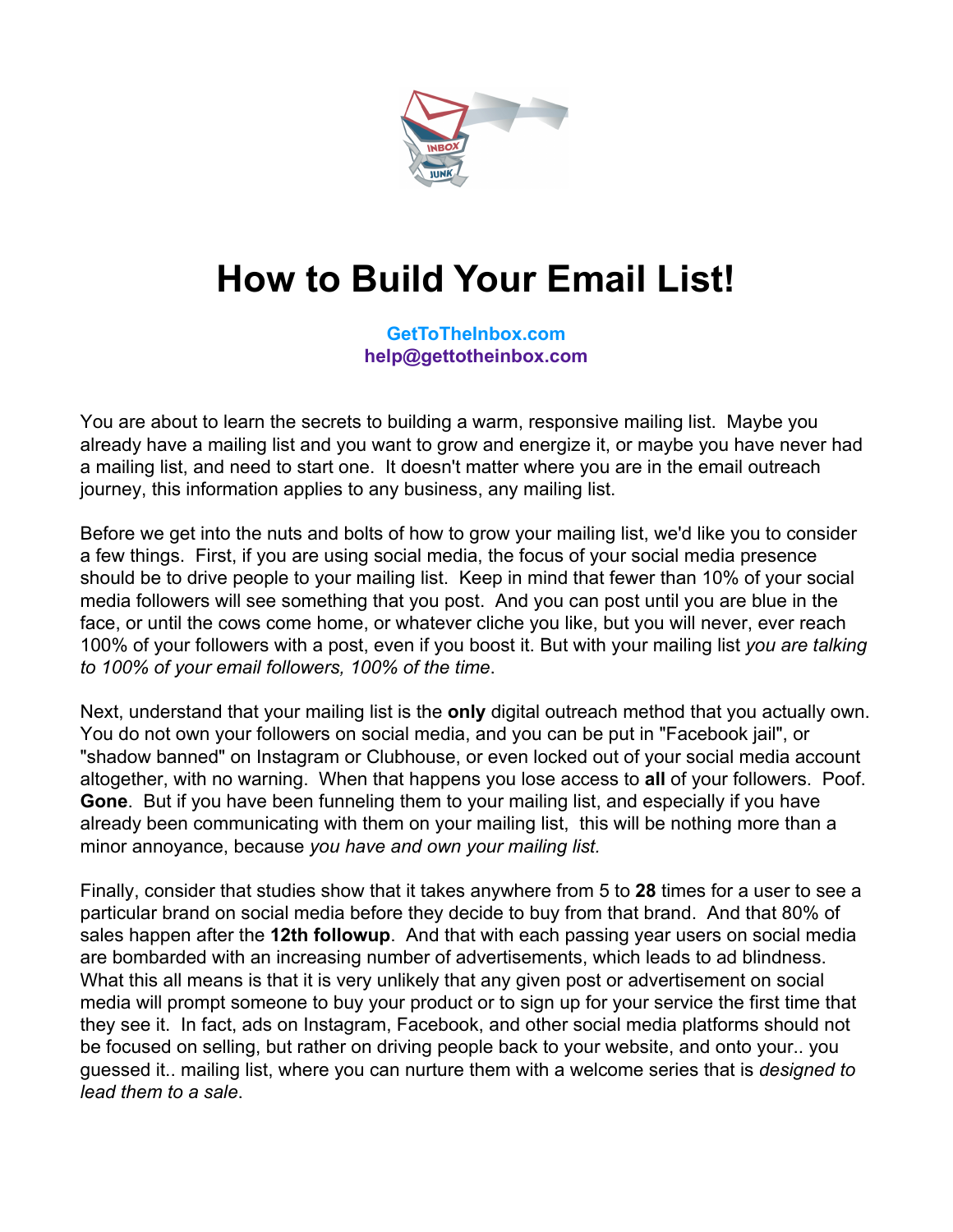To recap, with your mailing list you:

- Reach all of the people all of the time (*instead of at best only 10% of your followers*)
- Own the list and can't be blocked from accessing it (*unlike with social media accounts*)
- Can guide, drive, and steer the conversation however you want (*like, to a sale!*)

### **Your Lead Magnet - The Secret to Mailing List Success**

If you don't already have a lead magnet (this is something of value that you offer for free to entice people to sign up for your email list), create a 1 to 3 page PDF to use as your lead magnet. Let's say that your lead magnet is a PDF of '7 Ways to Bathe Your Cat'.

We will refer back to this lead magnet in our examples below.

(Lead magnets are covered more fully in our [Email Marketing for Beginners](http://www.isipp.com/email-marketing-for-beginners/) course.)

## **How to Build Your Email List**

#### **Using Clubhouse**

If you've spent any time on Clubhouse, using the Clubhouse app, then you know that it can be a richly rewarding place to spend time. You can wander from room to room, and learn all sorts of things, from how to succeed in business to how to sing karaoke, and lots more. You can also speak about your own experiences and expertise in these rooms, and even run your own rooms.

All of this can be great exposure for a brand, businessperson or entrepreneur, but it can also lead one to miss an important point: one of the primary purposes of social media, such as Instagram, Facebook, and, yes, Clubhouse, is to generate leads and new customers *by driving people to your mailing list*. When you think about it, it makes perfect sense. And this is even more true for your followers on Clubhouse, where instead of you showing up as a post in their feed they have to intentionally go into a room where you are, and you have to be speaking for them to hear you.

This is where the power of a lead magnet comes in! Edit your Clubhouse bio to include something near the top of your bio such as "DM me for our free tutorial '7 Ways to Bathe Your Cat'!" In case you are not familiar with the lingo, 'DM' stands for 'direct message', and this tells people to send you a private direct message.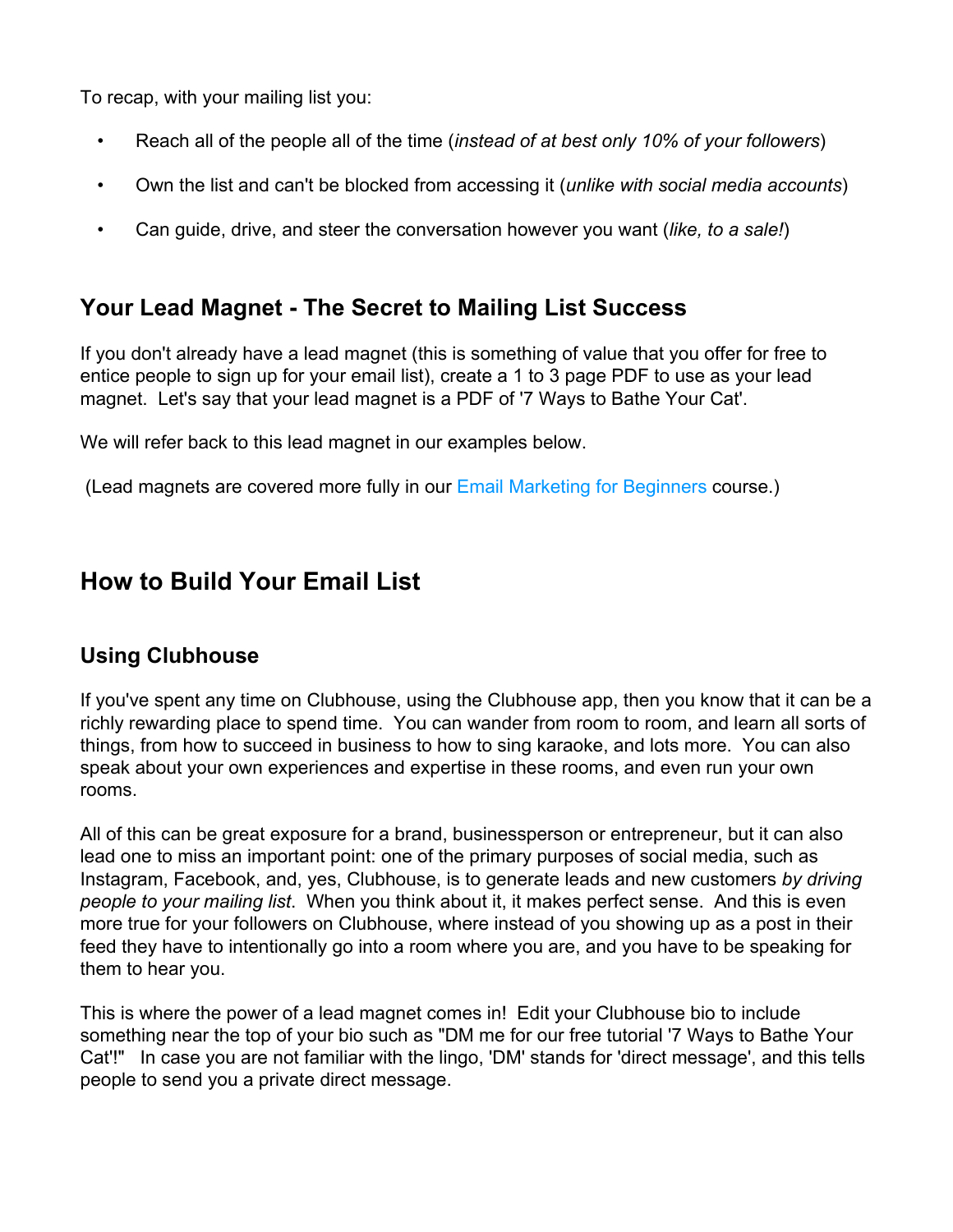Whenever somebody DMs you asking for the tutorial, you reply and point them to the page where your email signup form is (more on that below). You can do this by private message in the Clubhouse Backchannel, or in DMs through your Instagram account, or by pointing them to the link in your Instagram profile (more on that below too). The more ways you can get them there the better!

But wait, there's more! Now that you have this all set up, if you happen to speak in Clubhouse you can also say something like "To get my free tutorial, '7 Ways to Bathe Your Cat', DM me with the word 'BATH'", and the people who hear you will instantly know what to do.

All that said, the primary way of building your mailing list through Clubhouse is actually done with Instagram. Clubhouse has made it very easy to have people follow you from Clubhouse to Instagram. In fact the connection to your Instagram account is usually one of the first things that people on Clubhouse will look for in your Clubhouse bio. So if you haven't already, connect your Instagram account to your Clubhouse profile. You do this in the settings area of the Clubhouse app; once you add your Instagram profile in your Clubhouse settings the app will automatically connect to your Instagram account, and will put a clickable link to your Instagram profile at the bottom of your Clubhouse bio. If you don't already have an Instagram account you can make one just for this purpose. Either way, make sure that your Instagram account is connected to your Clubhouse account, then read below for how to build your mailing list using Instagram. With the Clubhouse-to-Instagram setup you will be driving your Clubhouse followers through your Instagram account and onto your mailing list, as well as also capturing those people who find and follow you directly on Instagram.

#### **Using Instagram**

Your Instagram profile has one place where you can put a clickable link, so make it count. A lot of people put a linktr.ee, msha.ke, or linkin.bio link here. Don't do that. Why would you send your hard-earned followers to somebody else's web property?

Instead, make it a link to your website, and specifically to a page on your website which has your email signup form. If you want to make it look exactly like a linktr.ee page, hey, feel free, just make sure that you are sending people to **your** page on **your** website with *your email signup form*. If you don't already have your own website, most email service providers will host a free landing page (which is basically a one-page website) with your email signup form for you.

(If you don't already have an account with an email service provider (which is where you get your email signup form), or you don't know how to create a signup form, or where to put it, see our [Email Marketing for Beginners](http://www.isipp.com/email-marketing-for-beginners/) course, which covers all of these things, and much more.)

Now the fun begins! In your Instagram profile add something along the lines of "Get our free tutorial '7 Ways to Bathe Your Cat'! Hit the link!" (Of course, unless your business involves cat bathing, yours will actually say something different.) You can also say that they can DM you for more information about your cat bathing tutorial, and then you can point them to your web page with your signup form in a DM (where links that you share are also clickable).